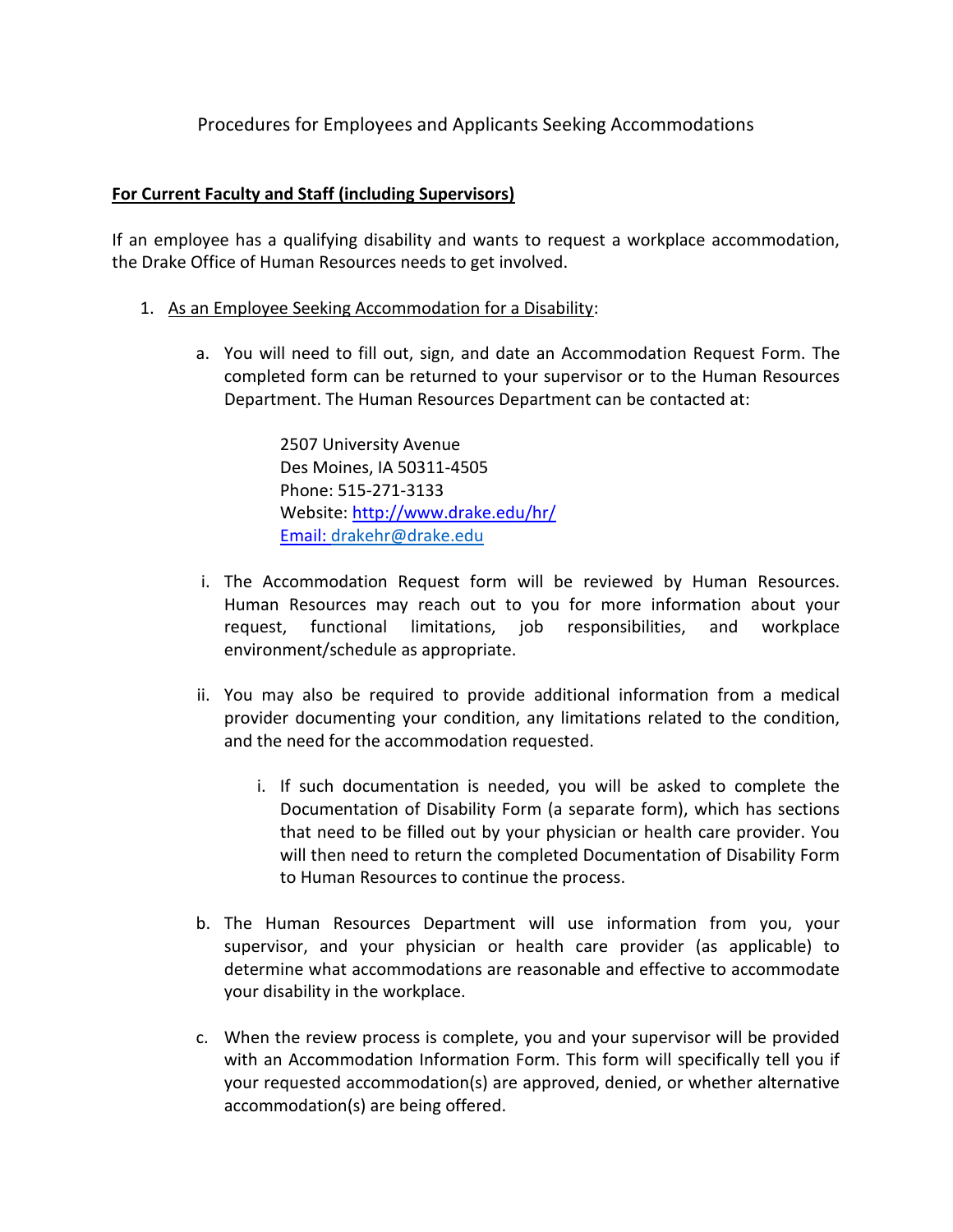- i. The form will contain instructions in the event you want to request reconsideration of Human Resources' decision on accommodations.
- d. At any time, you may request new, additional, or altered accommodations through Human Resources or your supervisor, and steps  $(a) - (c)$  will again be followed. If you want to discontinue any accommodations, inform your supervisor or Human Resources.
- e. Please read each Form carefully for information and instructions.

## 2. As a Supervisor Receiving a Request for Accommodation:

- a. If an employee informs you the employee needs or wants to request a workplace accommodation, give the employee an Accommodation Request Form, and ask the employee to fill it out and return it to you or the Human Resources Department.
	- i. If you have reason to believe an employee needs to request an accommodation based on an obvious or apparent disability-related workplace issue, contact Human Resources prior to providing the employee with an Accommodation Request Form.
- b. If the employee provides a completed Accommodation Request Form to you, give the form to the Human Resources Department immediately.
- iii. You will not handle the process for reviewing the employee's request for a workplace accommodation. However, the Human Resources Department may request information from you to assess the accommodation request, such as the employee's apparent functional limitations, job responsibilities, and workplace environment/schedule, as appropriate.
- c. When the Human Resource Department's review is complete, you will be provided a copy of the employee's Accommodation Information Form so that you can implement the accommodation(s) in your workplace. The accommodation(s) listed on the Accommodation Information Form have been determined to be reasonable and effective by Human Resources. Review the form and contact the Human Resources for consultation or clarification.
- d. Meet with the employee and discuss the specifics of each accommodation to ensure mutual understanding and to establish a good working relationship.
- e. Direct any questions, concerns, or issues with an employee's accommodations to Human Resources.